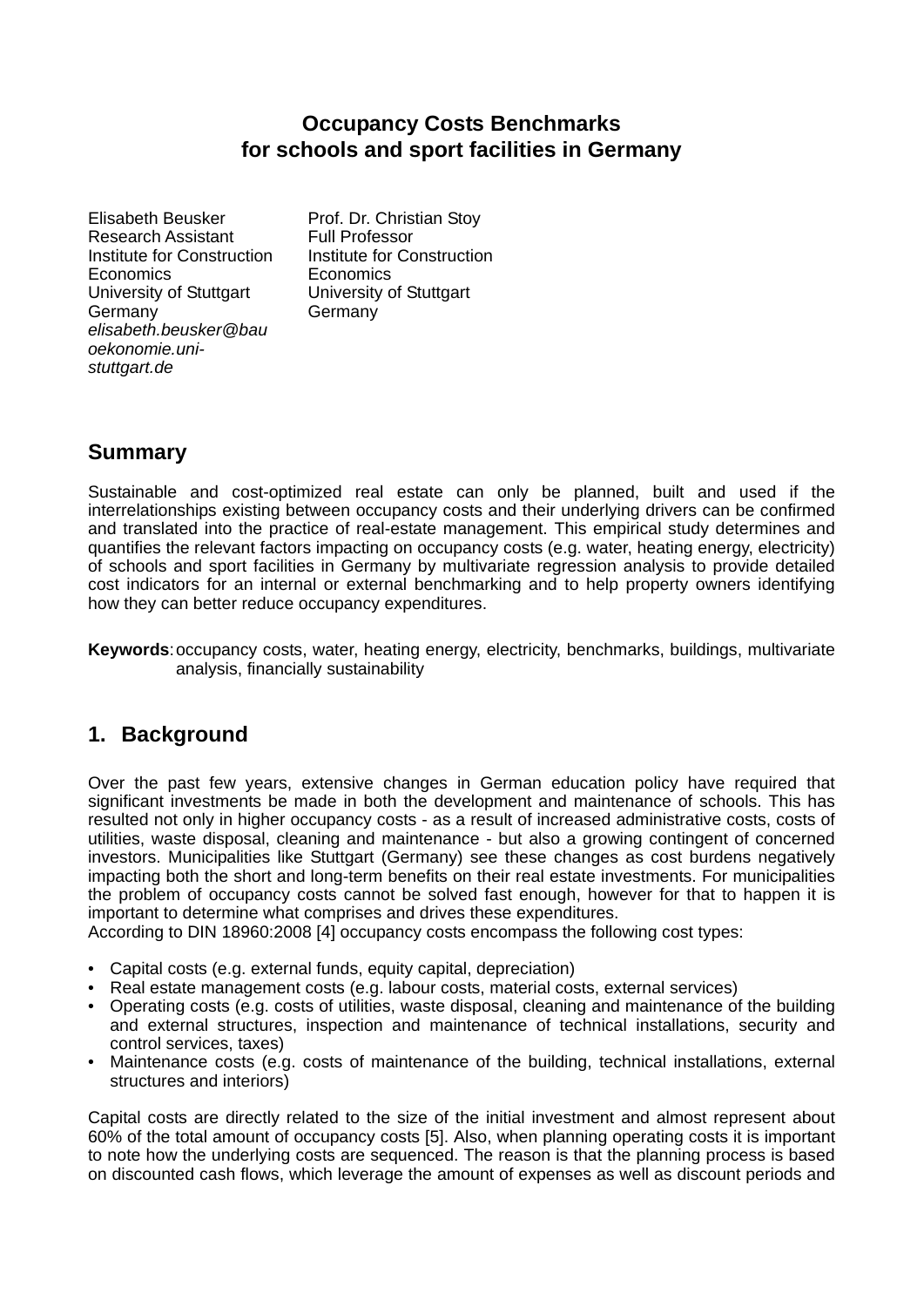interest rates. Knowing what costs are coming in at what time allows one to better take advantage of these variables. In refer to Pfarr [2] the amount of occupancy costs always depends on the following factors:

- Usage (e.g. type, standard, intensity of use)
- Building characteristics (e.g. geometry of the building, durability of technical installations)
- Strategies (e.g. maintenance strategies, outsourcing rates)
- Location (e.g. topography)
- Market dynamics (e.g. capital market, real estate market)

## **2. Defining the problem**

While the interrelationships between occupancy costs and their drivers can be in principle described, transferring that information into the practice of real estate management, to create an agreed upon standard for mitigating occupancy costs, has proven to be rather challenging. The simple reason is that there are no set design rules or basic conditions for planning, building or using real estate. Further complicating the situation is that it is nearly impossible to forecast what the total size of occupancy costs will be. Referring to investment costs this forecast uncertainty can be determined. According to Ruf [1], in Germany the discrepancy between the initial assumptions around investment costs and the final confirmed costs runs as high as 20-30%. In refer to occupancy costs, the need for statistically valid data is evident in order to produce accurate estimates and reliable benchmarks.

### **3. Objective**

Sustainable and cost-optimized real estate can only be planned, built and used if the interrelationships existing between occupancy costs and their identified drivers can be confirmed and translated into practice. This empirical study seeks to make such a confirmation by quantifying the relevant drivers of occupancy costs. Based on these findings it will be possible to create occupancy cost benchmarks for early project phases and to accurately forecast occupancy costs. The study will examine occupancy costs and all the factors that go into those costs, of 150 municipal buildings. Contained therein, will be descriptions of the relevant cost drivers, the design rules and basic conditions for planning, building and using financially sustainable real estate.

## **4. State of the art**

In Germany, the examination of occupancy costs comes primarily from two sources. First, there is the research done by Horst Küsgen in the 1970's [6] and then there is Siegel and Wonneberg's [7] empirical study showing how occupancy costs affect commercial buildings. There have been further discourses on the subject, most notably in the 1990's when facility management companies started publishing incidental cost analyses for office buildings, see Office Key Report [8] and OSCAR [9]. In Switzerland, FM Monitor [10] published the first full-cost survey of office buildings (pom+Consulting AG, 2007). While the company identified benchmarks and cost drivers, it took a very narrow view of occupancy cost - ignoring capital and maintenance costs - which diminished the significance of the results. There is also research being done on occupancy costs in other countries. To see how it compares with what has been uncovered in Germany and Switzerland, please see table 1.

The most extensive work being done on this subject comes from the GSD Graduate School of Design at Harvard University [11], which recently looked at 1,2 million accommodation units to better understand how occupancy costs impact real estate investments. With the focus on residential buildings, the location represents a relevant cost driver in the design of the study. For this study especially the specifications of the data analysis are important.

The described researches present the different field of studies in which occupancy costs are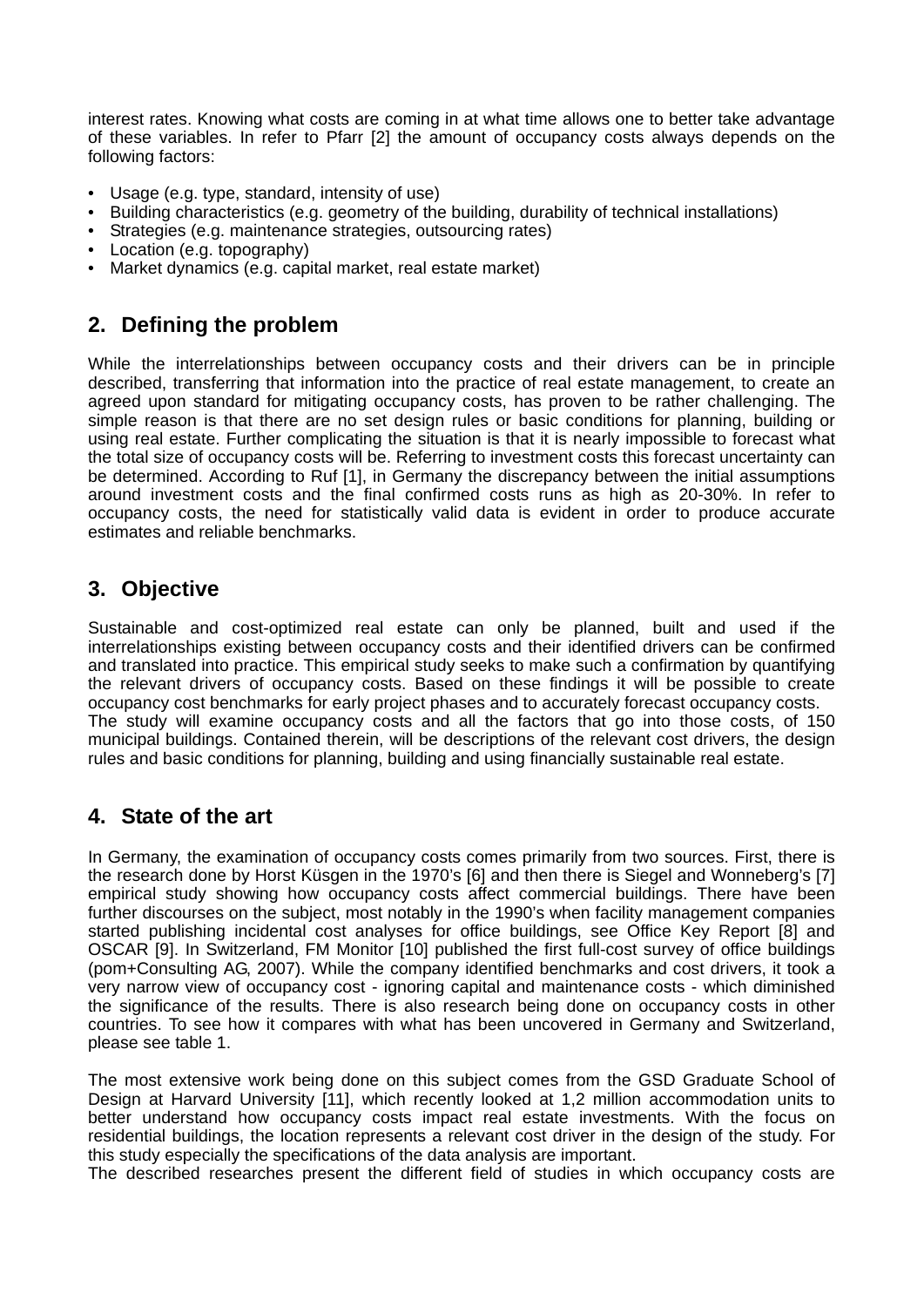partially investigated. The most relevant approach to this study is done by Stoy [5] who has a similar focus - commercial real estate versus municipal buildings - and leverages DIN 18960:1999 [12] when detailing the relevant cost drivers.

| Study                                | Data base                                                    | Reviewed cost types                       | Categories of cost drivers                   |
|--------------------------------------|--------------------------------------------------------------|-------------------------------------------|----------------------------------------------|
| Siegel und Won-<br>neberg, 1977 [7]  | 110 office build-<br>ings                                    | Real estate management costs<br>$\bullet$ | <b>Building characteristics</b><br>$\bullet$ |
|                                      |                                                              | Occupancy costs<br>٠                      |                                              |
| Kalusche, 1988<br>[14]               | Siegel und Won-<br>neberg, 1977                              | Capital costs (incl. provision)<br>٠      | <b>Building characteristics</b>              |
|                                      |                                                              | Real estate management costs              |                                              |
|                                      |                                                              | Occupancy costs                           |                                              |
|                                      |                                                              | Maintenance costs                         |                                              |
| BMI, 1999 [15]                       | 7 office buildings •                                         | Real estate management costs              | <b>Building characteristics</b>              |
|                                      |                                                              | Occupancy costs                           | <b>Utilization</b>                           |
|                                      |                                                              | Maintenance costs                         |                                              |
| BMI, 2000 [16]                       | 2 office buildings                                           | Real estate management costs<br>٠         | <b>Strategies</b>                            |
|                                      |                                                              | Occupancy costs                           | <b>Building characteristics</b>              |
|                                      |                                                              | Maintenance costs                         |                                              |
| GSD, 2003 [11]                       | 1,2 million acco-<br>modation units                          | Real estate management costs              | Location                                     |
|                                      |                                                              | Occupancy costs                           | <b>Environment</b>                           |
| BMI, 2003 [17]                       | several investi-<br>gations<br>(et al. office<br>buildings.) | Occupancy costs<br>٠                      | <b>Strategies</b><br>٠                       |
|                                      |                                                              | Maintenance costs                         | <b>Building characteristics</b>              |
|                                      |                                                              |                                           | <b>Utilization</b>                           |
| BMI, 2003 [18]                       | several investi-<br>gations<br>(et al. office<br>buildings.) | Real estate management costs<br>٠         | <b>Utilization</b>                           |
|                                      |                                                              | Occupancy costs                           |                                              |
|                                      |                                                              | Maintenance costs                         |                                              |
| Stoy, 2005 [3]                       | 116 office buil-<br>dings                                    | Capital costs (incl. provision)           | <b>Building characteristics</b>              |
|                                      |                                                              | Real estate management costs              | <b>Strategies</b>                            |
|                                      |                                                              | Occupancy costs                           | Location                                     |
|                                      |                                                              | Maintenance costs                         |                                              |
| Jones Lang La-<br>Salle, 1996-07 [9} | 413 office buil-<br>dings (2007)                             | Real estate management costs              | <b>Strategies</b>                            |
|                                      |                                                              | Occupancy costs                           | Location                                     |
|                                      |                                                              | Maintenance costs                         |                                              |
| pom+Consulting<br>AG, 2003-07 [10]   | 1.242 objects<br>(2007)                                      | Real estate management costs              | <b>Utilization</b>                           |
|                                      |                                                              | Occupancy costs                           | Environment                                  |
|                                      |                                                              |                                           | <b>Building characteristics</b><br>٠         |

*Table 1 Studies and identified cost drivers of occupancy costs* 

# **5. Approach**

### **5.1 Framing the topic**

This study only focuses on those occupancy costs that directly impact the building. Operational labour costs or material expenses are not considered, because there is a greater chance of optimizing costs during planning and building (compare Pfarr, 1976, page 23-24 [2]). It should also be pointed out that the study only looks at relevant costs drivers, which require a less detailed cost structure (comparable to DIN 276:2006 [13]).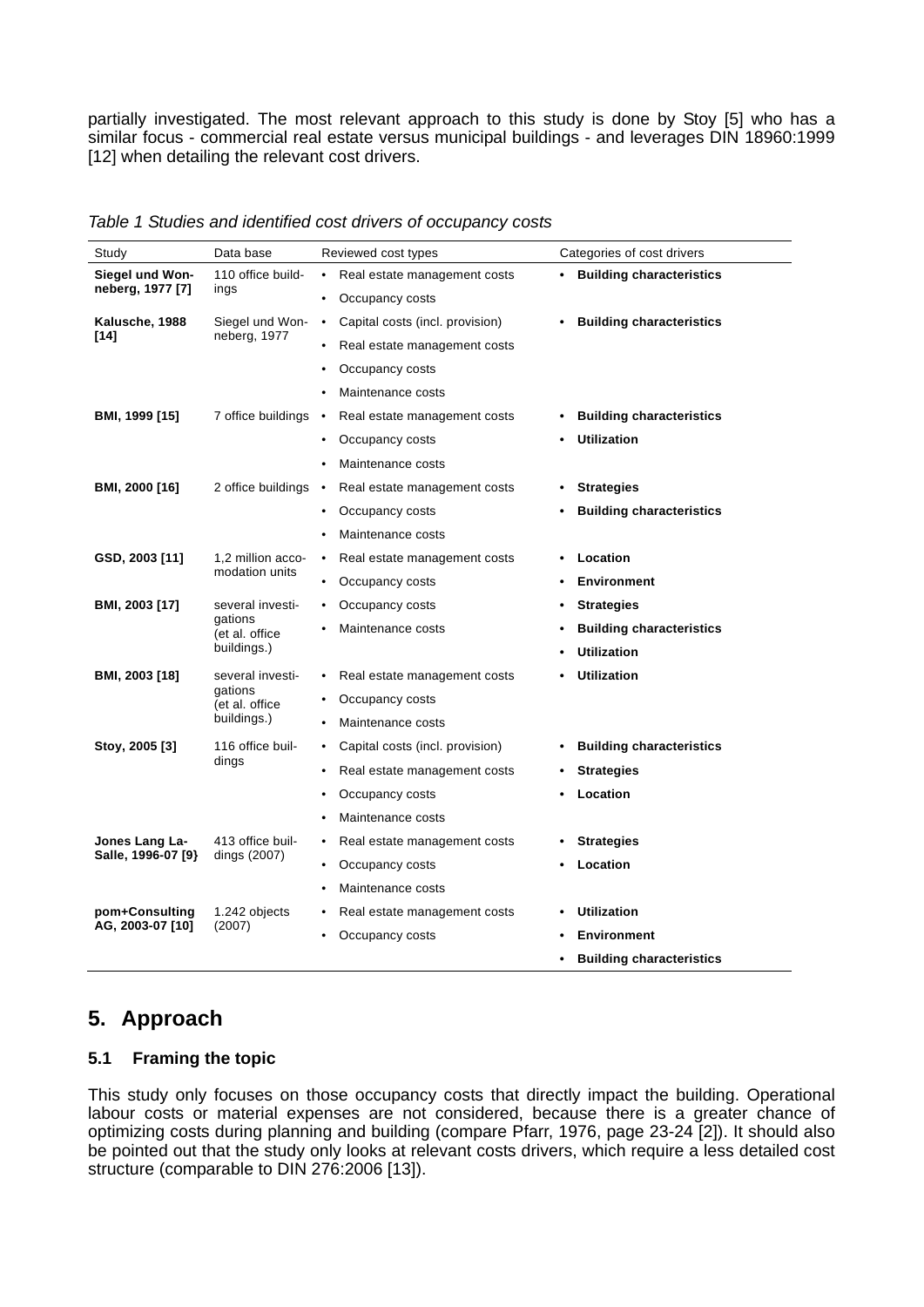### **5.2 Definition of relevant factors of the investigation**

During the preparation of the study it was important to define the most appropriate cost structure. In addition to the cost structure of the project partner the following sources give a guideline to structure occupancy costs:

- DIN 18960:2008 [4] User costs of buildings.
- VDI 6009:200 [19] Facility Management.
- GEFMA 200:2204 [20] Costs of Facility Management, Cost structure for GEFMA 100.
- CEEC:2004 [21] European Code of Measure.
- DIN 276:2006 [13] Building costs.
- ISO 15686:2007 [22] Buildings and constructed assets, Service life planning, Part 5.
- BCIS Standard Form of Property Occupancy Cost Analysis (1991) [23].
- NEN 2632:1980 [24] Working costs of buildings, Terminology and classification.
- ÖNOMRM B 1801-2:1997 [25] Civil engineering and building construction costs.

Additionally to the definition of the dependent variables (occupancy costs), also the independent variables (cost drivers) are differentiated. The definition of cost drivers comes from secondary literature and expert interviews with all relevant industry stakeholders, e.g. investors, architects and facilities managers.

### **5.3 Collecting the data**

The collection of data formed the main part over the course of the study. The study examines occupancy costs and all the factors that go into those costs, of around 150 municipal schools and sport facilities in Germany. Contained therein, will be descriptions of the relevant cost drivers, as design rules or basic conditions for planning, building and using financially sustainable real estate. In general three types of data are collected:

- Investigation of general data
- Investigation of the dependent variables (occupancy costs)
- Investigation of the independent variables (cost drivers)

Once the data is collected, a system is designed that allows a uniform examination of each of the data sets. Regarding the occupancy costs (dependent variables) the cost structure of the project partner is cross tabulated with that of the investigation to develop a structure that can be uniformly applied to all occupancy costs. In reference to the defined cost drivers the independent variables are listed in a data entry form to consistently investigate 150 schools and sport facilities.

#### **5.4 Analyzing and describing the data**

Based on statistical pre-analysis, the data is analysed by conducting a series of multivariate regression analysis, which have proven to be an appropriate approach to investigate cost indicators. The description of data will be framed by methods of descriptive statistic (median, upper- and lower quartile). Contained in the descriptions will be an overview of the data that had been collected and also remarks on outlier statistics.

### **6. Discussion and Conclusions**

The introduced models to forecast occupancy costs (e.g. water, heating energy, electricity) verify a good quality and comply with all sufficient conditions for providing consistent, unbiased and efficient estimates. As an example, the proposed model to estimate heating energy consumption indicates an increase of 84% in heating energy consumption for facilities with indoor swimming pool in comparison with those facilities not having this additional sport facility.